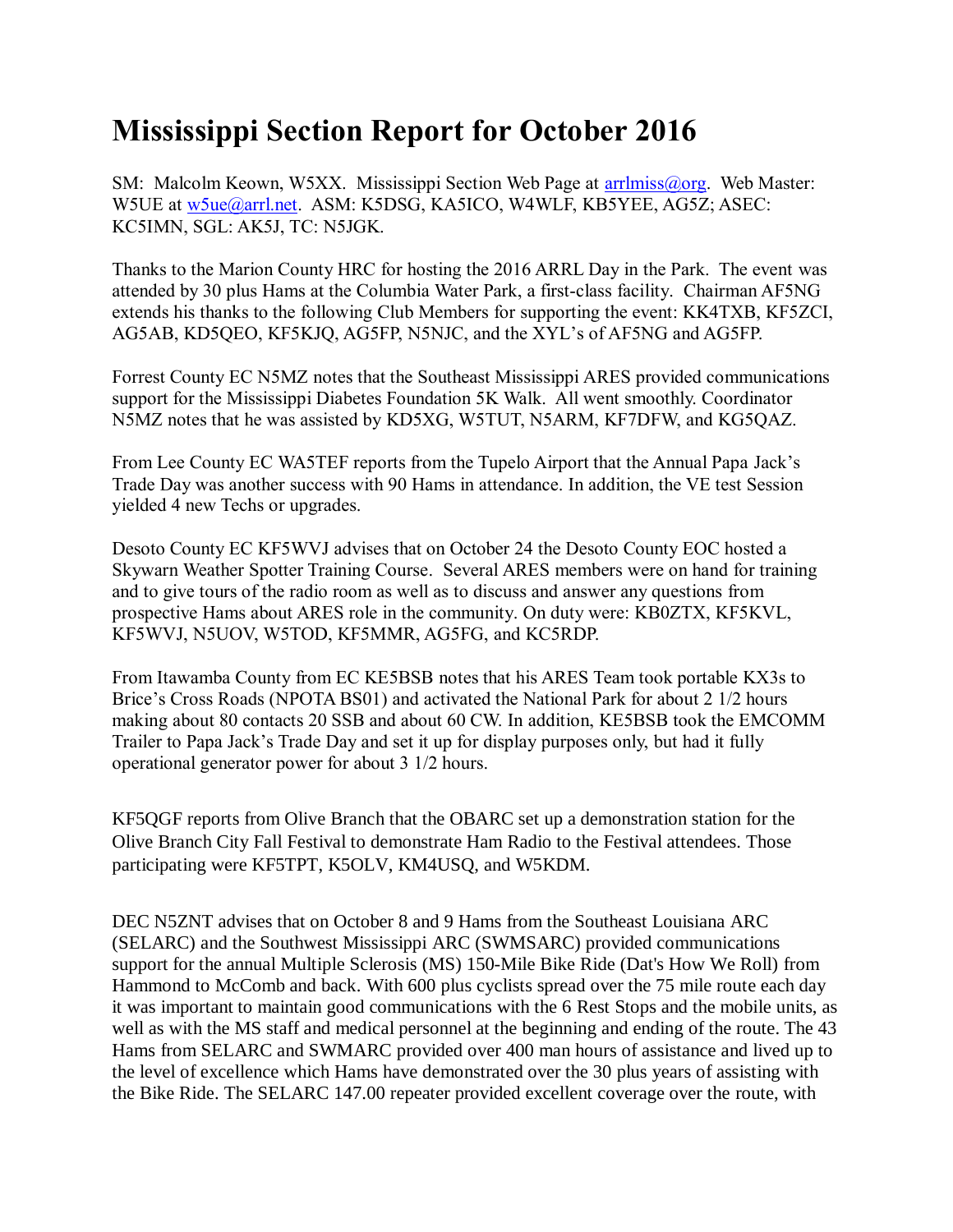assistance from the WB5ERM UHF link in Mississippi on the northern end of the route. Those SWMARC Members participating were KF5TQG, KD5RGT, AE5FK, KG5HZU, AD7KJ, and N5ZNT.

SWARC also supported the Mississippi Diabetes Walk/5K Run in McComb on October 29. Those supporting this event were KF5TQG, KD5RGT, KG5HZU, AD5KJ, N5ZNT, WU5U, N9ZAB and future Ham, Colt Piper.

K5ARN advises that the Columbus ARC now has a new blog up to support their Thursday 'Hams Eating Chicken' lunch group. Check it out at www.hamseatingchicken.com

On your short-range calendar pencil in the November 11-12 for the Jackson County Hamfest in Ocean Springs at the St. Martin Community Center (POC: K5MOZ); December 10 for the Poplarville Hamfest at the Pearl River County EOC (POC: K5RDA); and December 10 for the 599 DX Banquet in Wiggins (POC: N5FG).

And on your long-range calendar January 27-28 for the ARRL Section Convention and Capital City Hamfest at the Trademart in Jackson (POC: K5GCY). Our representative from ARRL Headquarters will be Steve Ewald, WV1X; and April 1-2 for the Mississippi QSO Party.

The new officers of the Marion County HRC are AF5ZA, President; AG5AB, VP; and AG5FP S/T.

Welcome to the following new Hams in Mississippi in October: AG5HI, Hubert – Florence; AG5HJ, Linda – Yazoo City; KG5PSJ, Amanda – Ellisville; KG5PSQ, Leo – Ocean Springs; KG5PTY, Jack – Madison; KG5PTZ, Clint – Brandon; KG5PUA, Darrell – West; KG5PVF, Robert – New Albany; KG5PVH, Abigail – Foxworth; KG5PWJ, Gregory – Petal; KG5PWK, Jaxon – Petal; KG5PWL, Michael – Petal; KG5PWM, Kyle – Petal; KG5PWN, Elijah – Petal; KG5PWO, Tanner – Petal; KG5PWP, Zachary – Petal; KG5PWQ, John – Petal; KG5PWS, Myles – Petal; KG5PWT, Nathan – Petal; KG5PWU, Thomas – Petal; KG5PWV, Kenneth – Petal; KG5PWW, Hunter – Richton; KG5PWX, Ciana – Petal; KG5PWY, David – Petal; KG5PWZ, Dalton – Petal; KG5PXA, Marc – Petal; KG5PXB, Joseph – Petal; KG5PXC, Josie – Petal; KG5PXD, Allen – Petal; KG5PXE, Madai – Petal; KG5PXF, Austin – Petal; KG5PXG, Tyler – Petal; KG5PXH, Andrew – Petal; KG5PXI, Ashlyn – Petal; KG5PXJ, Taylor – Petal; KG5PXK, Robert – Dennis; KG5PXL, James – Mathiston; KG5PXU, James – Southaven; KG5PXV, Rena – Byhalia; KG5PXX, John – Tupelo; KG5PXY, Stanley – Pontotoc; KG5PYF, Gary – Waynesboro; KG5QAW, Chekesha – Columbia; KG5QAX, Shane – Tylertown; KG5QAY, Larry – Columbia; and KG5QAZ, Caleb – Hattiesburg.

WOW! 43 new Hams in October. Looking over the list above, it looks like there was a lot of action in Petal! Invite one of these new recruits to your next Club Meeting!

Also, welcome to the following new ARRL Members in October: KG5DMF, Jim – Brandon; K5DRI, Bobby – Wiggins; KG5ERY, Maurice – Pontotoc; KG5FIF, Patrick – Saucier; KC5FMN, Larry – Union; KG5GQP, Robert – Southaven; KD4GUB, Paul – Southaven; AG5HJ, Linda – Yazoo City; W5HNZ, Joey – Columbus; KK5JU, James – Pontotoc; KE5KJP, Daniel – Petal; KE5LPZ, George – Hattiesburg; K5PRZ, Ricky - Olive Branch; KG5PST,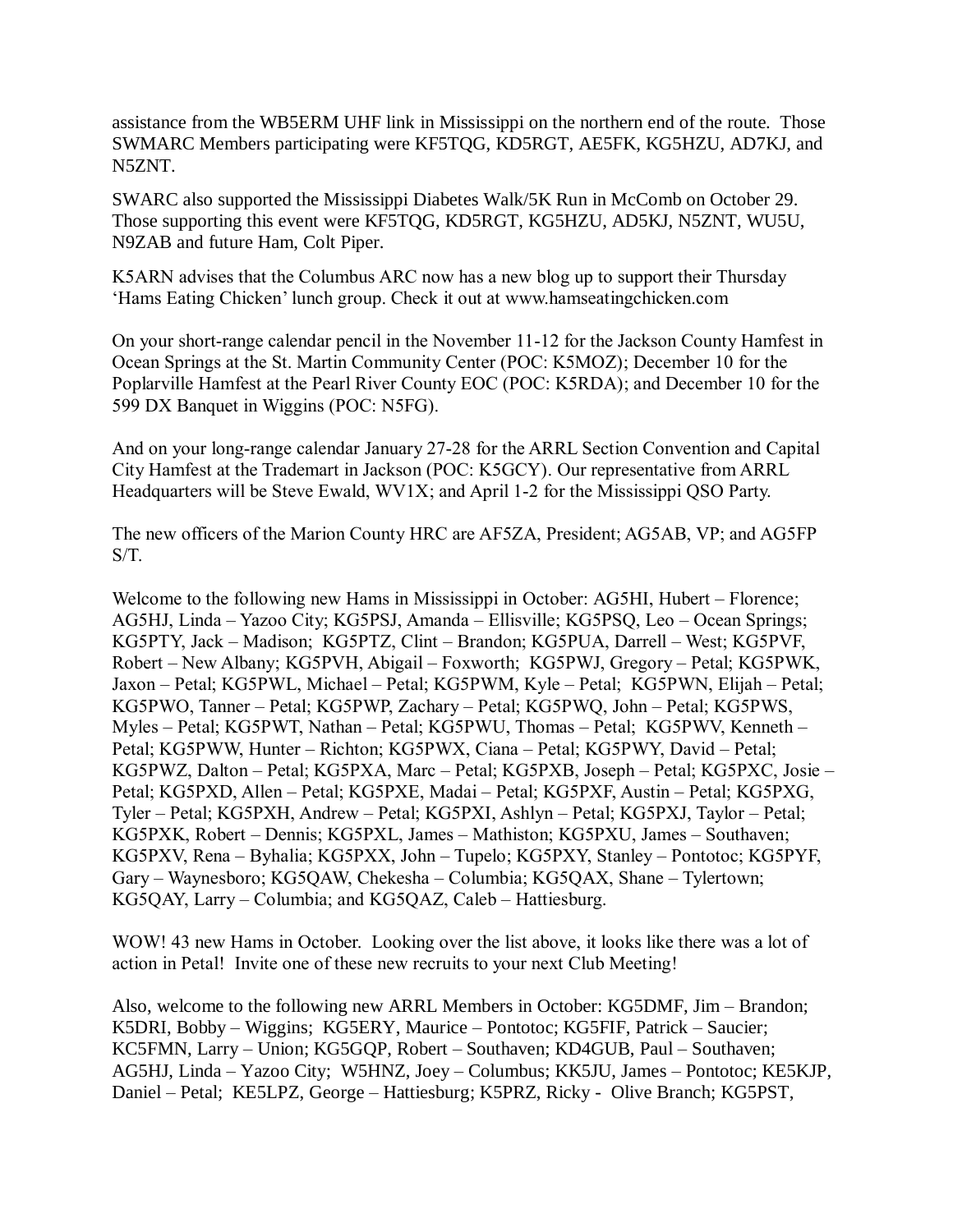Kristofor – Biloxi; KD5WIJ, Monte – Sallis; AF5XB, Roy – Brandon; KF5XO, Emanuel – Purvis; and N9ZAB – Brookhaven.

As of October 31, ARRL Membership in Mississippi was 1,088 up 5 from the last report on September 30.

And last but not least welcome to N5DU as DEC for West Central Mississippi, KD5GMI as EC for Hinds County, KG5IIS as EC for Madison County, and WB5AKR as OES.

Congratulations to the following on their upgrades in October: KC5BCI, Jay – Clinton; KF5DLW, Justin - Hattiesburg; KG5LEU, Kenny – Saltillo; KG5MMX, Armand – Nesbit; KG5MPE, Donald – Ellisville; KG5OVI, Wayne – Waveland; KG5OZY, Richard – Meridian; KG5PBJ, Edward – Walls; KG5PEA, Jeffrey – Corinth; KG5PIU, Keith – Collins; KG5PPA, Kaleb – Petal; and KG5PND, Neal – Seminary.

ASEC/DEC Reports for October 2016: KC5IMN (ASEC/WC MS), WX5N (NE MS), KB5VE (SE MS), N5ZNT (SW MS), and KB0ZTX (NW MS)

EC Reports for October 2016: KE5BSB (Itawamba), KF5IAY (Carroll and Montgomery), KA5ICO (Chickasaw), KF5IMA (Lafayette), KC5IMN (Hinds, Copiah, and Madison), KC5IIW (Scott), N5KDA (Adams), N5LJC (Marion), KE5MIS/KD5NDU (Yalobusha), K5MOZ (Jackson), KF5MWE (Clarke), N5MZ (Forrest), WX5N (Prentiss), K5NRK (Warren), NS5M (Washington), N9OKV (Harrison), AF5PO (Tishomingo), N5SP (Lamar), WA5TEF (Lee), KF5WVJ (DeSoto), and KB0ZTX (Marshall).

Club Newsletter/Reports (Editor): Mississippi Coast ARA Splatter (KB9ZR) and the Meridian ARC Spark Gap (W5MAV).

HF Net Reports - sessions/QNI/QTC (Net Manager)

Magnolia Section Net 31/988/10 (K5DSG)

MPP HF Net 2/16/0 (W5DIX)

MS Baptist Hams Net 5/35/0 (WF5F)

MSPN 31/2207/19 K5NRK

VHF Net Reports - sessions/QNI/QTC (Net Manager)

Booneville and Prentiss County Weekly Net 4/71/0 (WX5N)

Capital Area Em Net 5/57/0 (K5XU)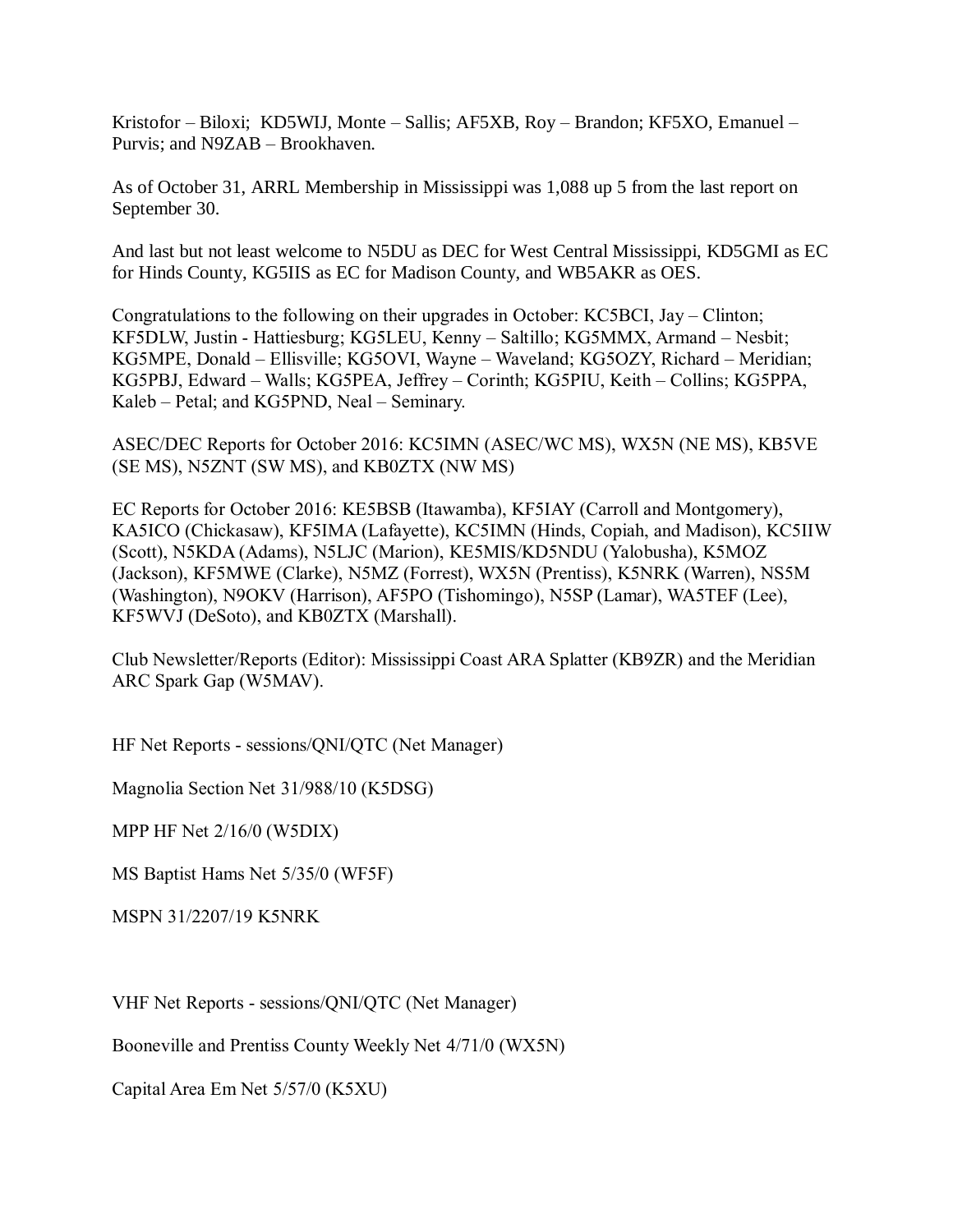DeSoto County Emergency Training and Information Net 5/114/0 (KF5WVJ)

Hattiesburg ARC Emergency 2M Net 5/83/0 (K5TLL)

Hattiesburg 2M Simplex Net 1/11/0 (K5TLL)

Hattiesburg ARC 10M Simplex Net 5/44/0 (K5TLL)

Itawamba County ARES Net 5/60/0 (KE5BSB)

Jackson County Em Net 6/77/0 (K5MOZ)

Lowndes County ARC Net 4/46/0 (KF5AZ)

Marion County HRC 4/24/0 (N5LJC)

MDXA Net 4/39/0 (N5GD)

Meridian Area Em Net 1/11/0 (KF5ETN)

Metro Jackson ARES Net 5/49/0 (AE5SK)

MPP 2M Net 4/38/0 (W5DIX)

MLEN 5/38/0 (K5NRK)

Northeast MS Skywarn Net 5/72/0 (WA5TEF)

Olive Branch ARC Net 17/122/0 (KF5QGF)

Rankin County ARES Net 4/64/0 (KG5AVT)

Scott County ARES Training Net 5/41/0 (KC5IIW)

Scott County ARES Simplex Net 2/7/0 (KC5IIW)

Sundancer Solar Radio Club 5/41/0 (KA5ICO)

Tishomingo ARC Net 4/104/0 (AF5PO)

UMARC UHF Net 5/17/0 (K5LMB)

UMARC VHF Net 5/34/0 (K5LMB)